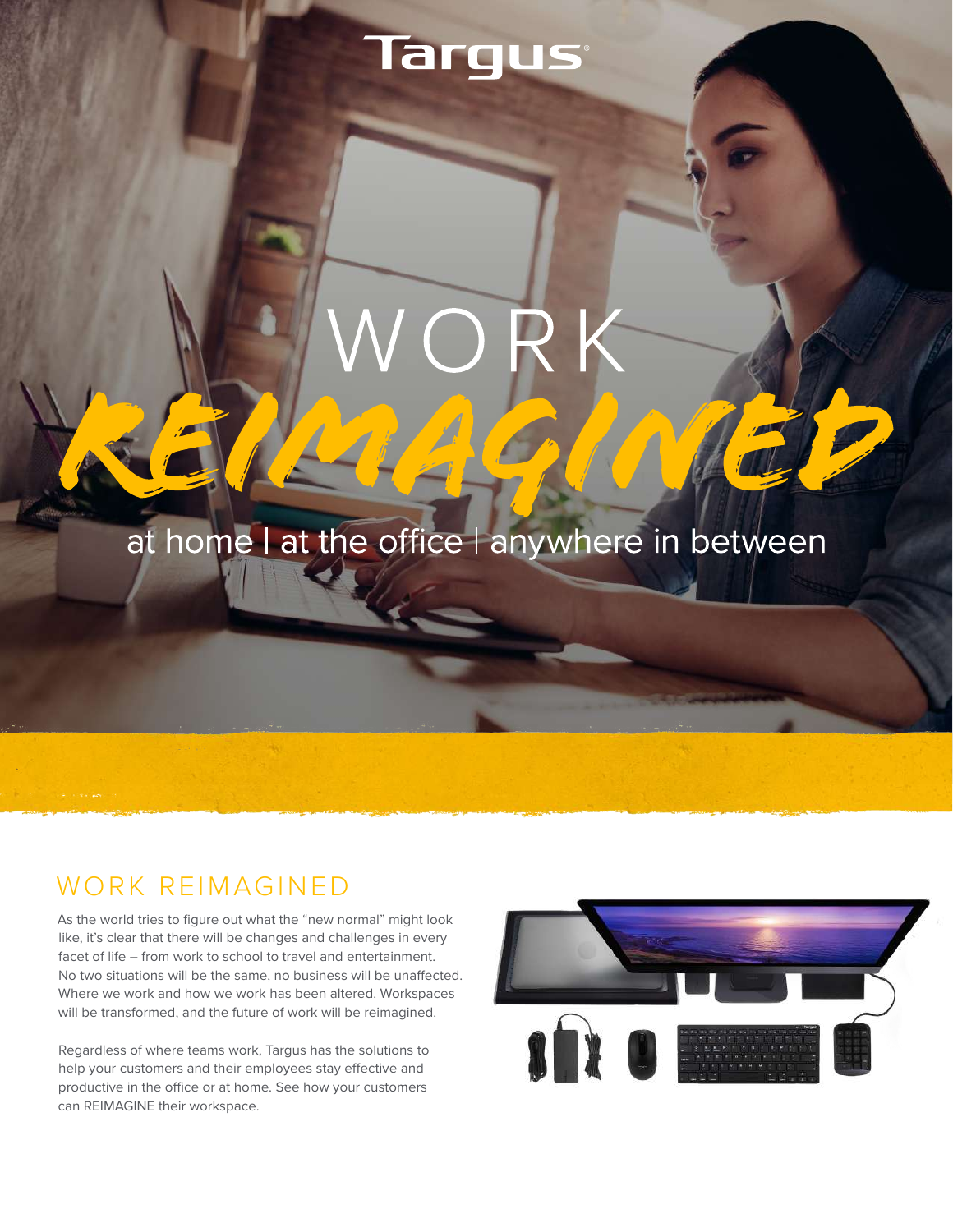

#### REIMAGINE A WORKSPACE WITH…

## DOCKING STATIONS & HUBS

Model # AWEST # AWEST # AWEST # AWEST # AWEST # AWEST # AWEST # AWEST # AWEST # AWEST # AWEST # AWEST # AWEST

Transition from laptop to desktop with a single USB connection. No need to plug in accessories and peripherals when moving from desk to conference room, home to office, even home office to living room and back again.



**USB-C Universal DV4K Docking Station with 100W Power**  $\text{Model} \# \text{DOCK190USZ}$ MSRP: \$299.99 **Cable Lock – 1 Pack**



**USB-C DP Alt Mode Single Video 4K HDMI/VGA Docking Station with 100W PD Pass-Thru** Model # DOCK419USZ MSRP: \$99.99 **Cable Lock**



**4-Port USB Hub** Model # ACH114US moder # Actin<sub>1</sub>405<br>MSRP: \$18.99 **Cable Lock**

MSRP: \$29.99

# **LOCKS** POWER ADAPTERS

**Cable Lock**

Stay powered while in the office, at home, or on the road. Our universal power solutions are perfect for a back-up or replacement charger and cover a range of devices – perfect for the family.

**Cable Lock**



Model # ASP66GLX **90W AC Semi-Slim Universal Laptop Charger** Model # APA90US MSRP: \$64.99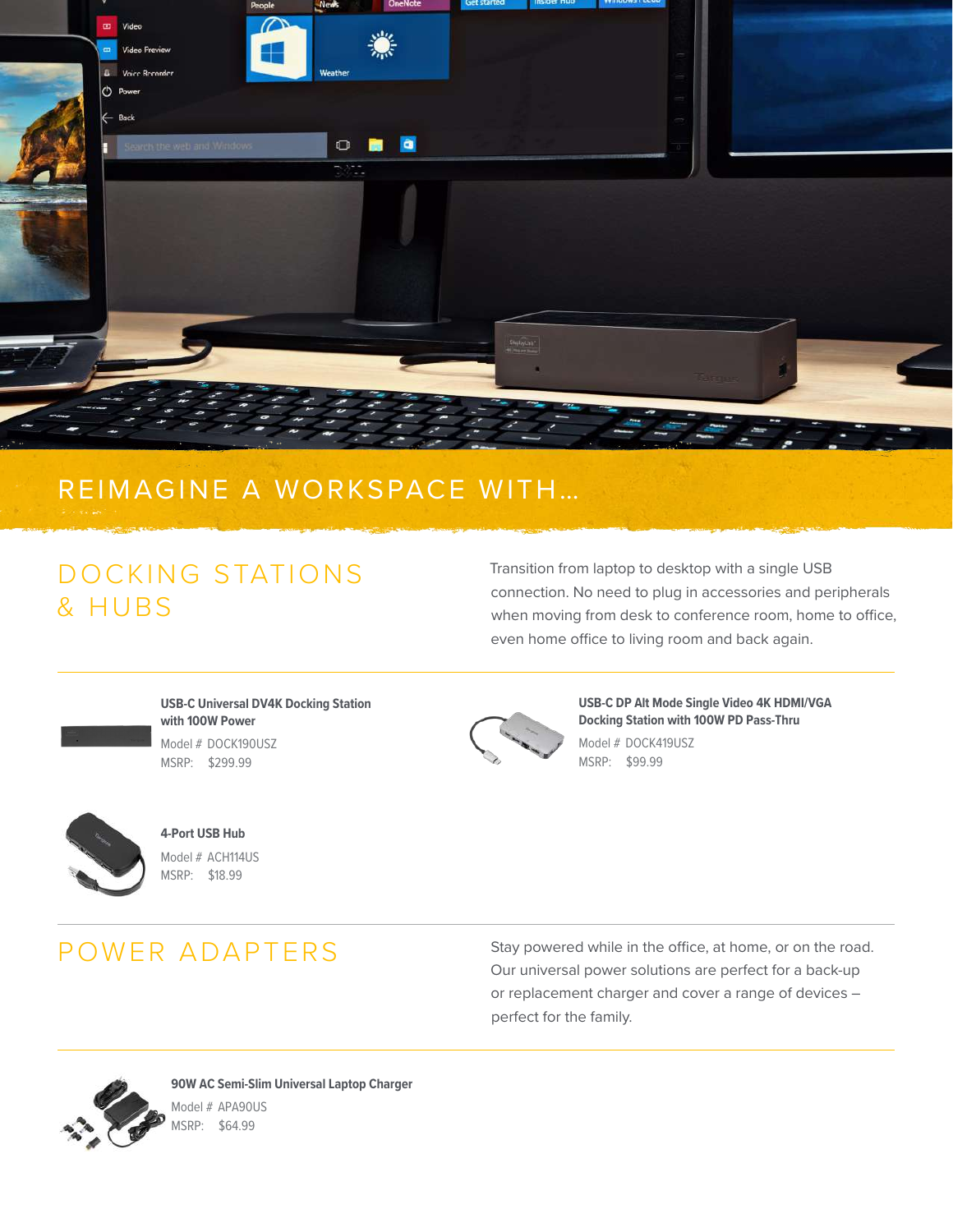## **USB Optical Laptop Mouse** MICE & KEYBOARDS

**W575 Wireless Mouse**   $\mathcal{M}$  $n$ nsing. or compact. We've got solutions to keep the entire team Model # AMB comfortably working. Wired or wireless. Bluetooth® or USB dongle. Full-size



**B580 Bluetooth® Mouse**  Model # AMB580TT MSRP: \$21.99



**Compact BlueTrace Mouse KB55 Multi-Platform Bluetooth® Keyboard**  Model # AKB55TT MSRP: \$15.99 MSRP: \$19.99

### COOLING PADS

Turn up the productivity, not laptop heat. Heavy usage and poor ventilation of the laptop can cause the device to overheat. Keep it cool with a Targus Chill Mat.



Features and specifications are subject to change without notice. All trademarks and registered trademarks are the property of their respective owners. All **targus.com** rights reserved. © 2020 Targus, 1211 N. Miller Street, Anaheim, CA 92806. MSRP: \$39.99 **17" Dual Fan Lap Chill Mat™**  Model # AWE55US

#### $\overline{\phantom{a}}$   $\overline{\phantom{a}}$   $\overline{\phantom{a}}$   $\overline{\phantom{a}}$   $\overline{\phantom{a}}$   $\overline{\phantom{a}}$   $\overline{\phantom{a}}$   $\overline{\phantom{a}}$   $\overline{\phantom{a}}$   $\overline{\phantom{a}}$   $\overline{\phantom{a}}$   $\overline{\phantom{a}}$   $\overline{\phantom{a}}$   $\overline{\phantom{a}}$   $\overline{\phantom{a}}$   $\overline{\phantom{a}}$   $\overline{\phantom{a}}$   $\overline{\phantom{a}}$   $\overline{\$ CABLE LOCKS **Cable Lock – 25 pack**

Mitigate the risk of theft and exposure of data breaches, with Targus DEFCON® Cable Locks. Compact and **Cable Lock**  tough, DEFCON® cable locks are easy to use and nearly impossible to destruct.



**DEFCON® Trapezoid Resettable Combo Cable Lock Cable Lock – 1 Pack**

> **USB-C™ UNIVERSAL DOCKING with Power** MSRP: \$29.99 MSRP: \$29.99 Model # ASP66GLX



**WOOD** DIVIIOO **MSRP: \$29.99 DEFCON® T-Lock Resettable Combo Cable Lock** Model # PA410U

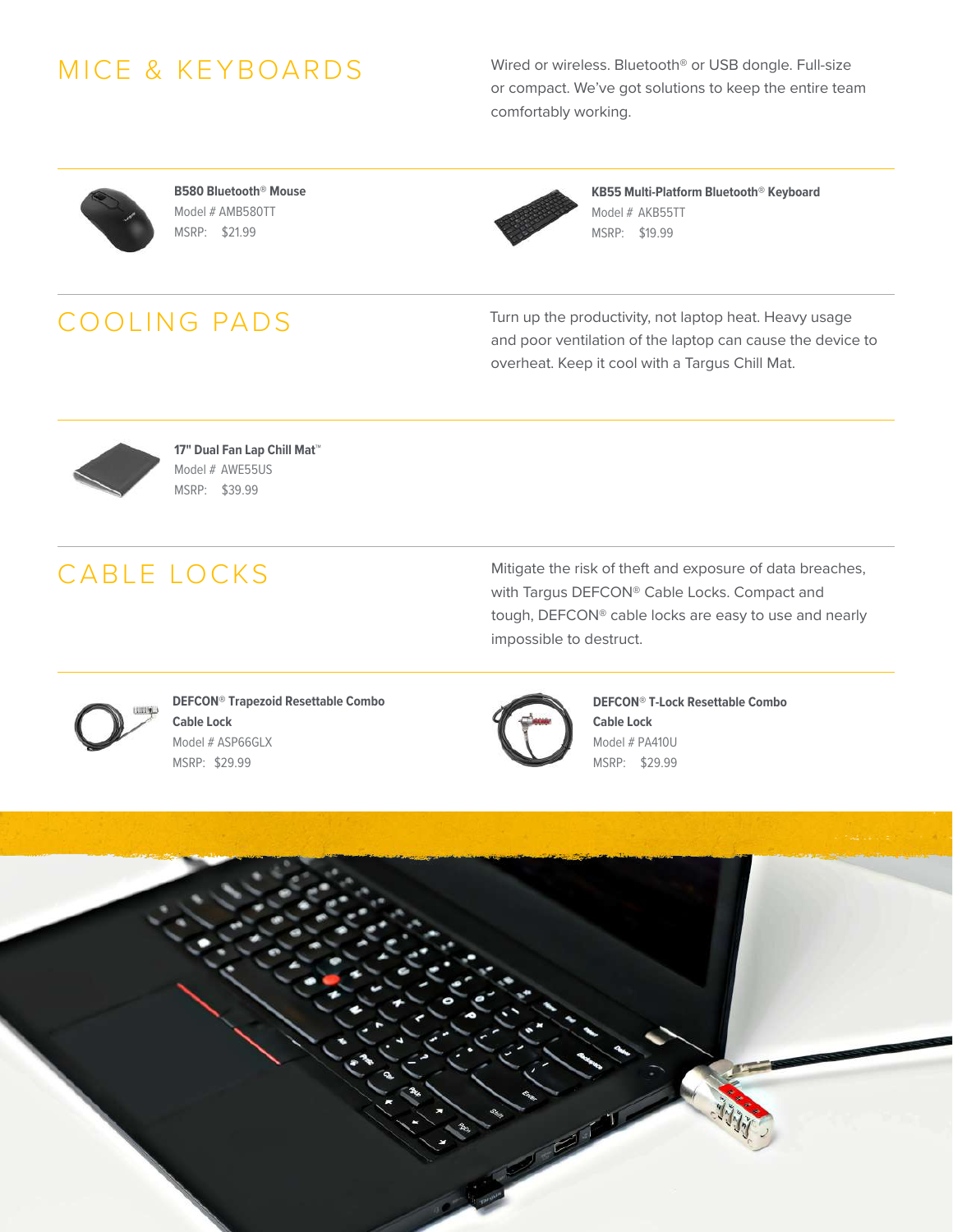

#### **13-14" Cypress Sleeve with 14" Cypress Slimcase with**  REIMAGINE EVERYDAY INTERACTIONS WITH…

## STYLUSES

Avoid dirt and germs on public touchscreen devices - like ATMs or registration kiosks – with the use of a personal stylus. Easy to use, accurate, and perfectly portable, a stylus is a healthy and more hygienic choice.

Model # TBS646GLACK

**Friendly Briefcase** 

**Smooth Glide Standard Stylus, Black** Model # AMM165US MSRP: \$12.99 **SOFT CASES**

**14" Corporate Traveler Checkpoint-**

**15.6" Active Commuter Backpack**

Model # TBT248US

Model # TBS92602GL # TBS92602GL # TBS92602GL

#### $M_{\odot}$ REIMAGINE CARRYING EVERYDAY ESSENTIALS... Model # TSB238US INF CARRYING EVERYDAY ESSENT  $M_{\odot}$  Model  $M_{\odot}$ MSRP: \$21.99

#### $L$ APTOP CASES **Friendly Backpack 11.6" Work-in Case for Chromebook™/Notebooks**

Keep laptops protected and essential gear organized – and off the kitchen table – with top laptop carrying cases like backpacks and briefcases. Model # TED006GL

**16" Drifter II Backpack, Black/Gray**

**Hideaway Handles** 



**14" Corporate Traveler Checkpoint-Friendly Briefcase 13"-14" Work-in Essentials Case**  Model # CUCT02UA14S **for Chromebook™** MSRP: \$104.99

## **15.6" CityLite Briefcase**  TABLET CASES

rights reserved. © 2020 Targus, 1211 N. Miller Street, Anaheim, CA 92806.

 $CICASES.$ 



**Friendly Briefcase 15.6" Cypress Hero Backpack**  with EcoSmart®, Black Model # TBB586GL MSRP: \$89.99

**15.6" Classic Slim Briefcase**  Built to enhance a tablet's functionality, our tablet cases and accessories combine high-impact protection with patented features and advanced technology.



**12.1"Intellect Slim Briefcase for Notebook/Chromebook SafePort® Rugged Case for iPad® (7th gen.)**  10.2 men, Black<br>Model # THD498GLZ MSRP: \$69.99 **10.2-inch, Black**